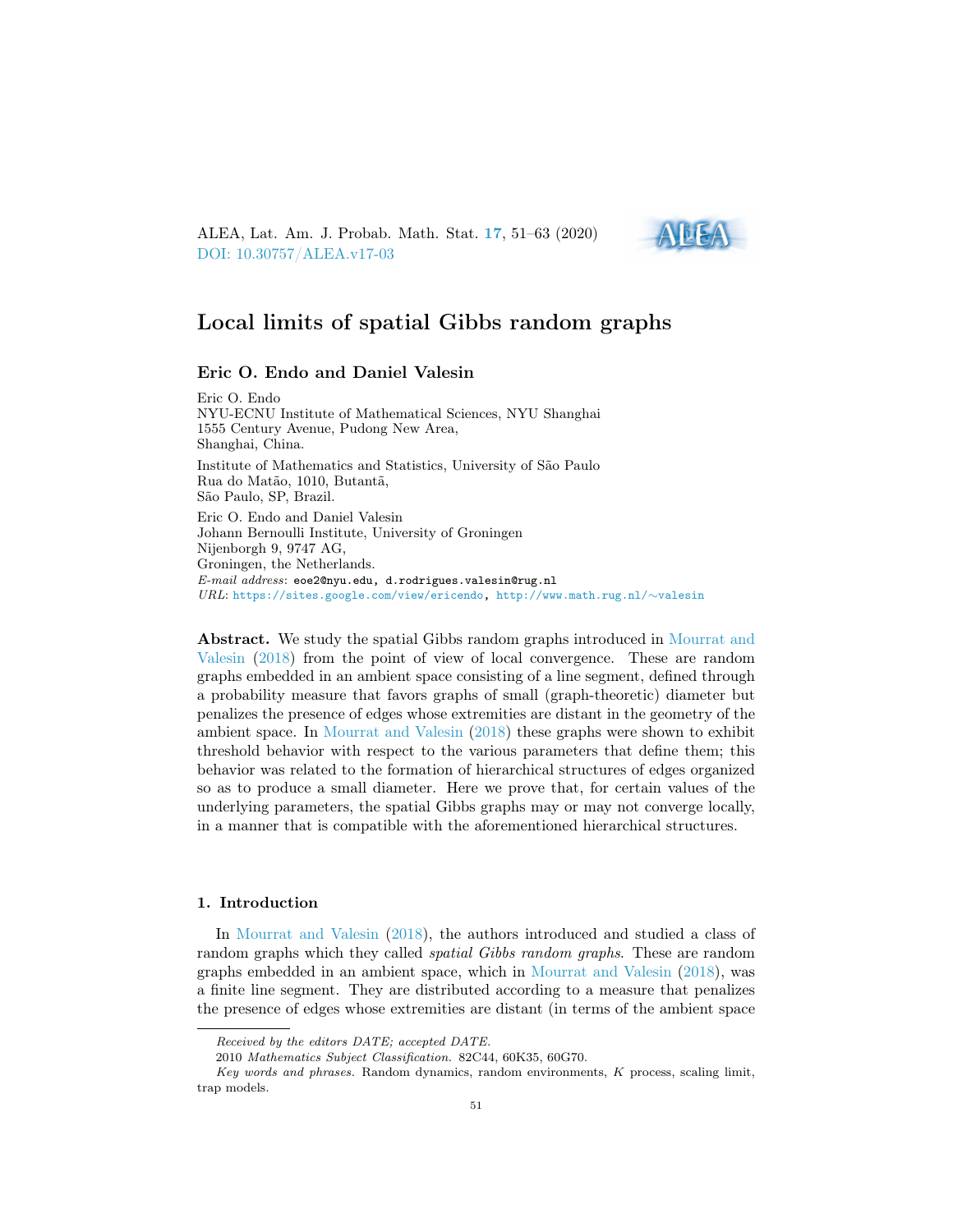geometry), but also penalizes graphs with large graph-theoretic diameter. Graphs sampled from this measure may thus be thought of as answering to a compromise between the conflicting requirements of using few long edges and having vertices close to each other in graph distance. The main result of [Mourrat and Valesin](#page-12-0) [\(2018\)](#page-12-0) describes the typical aspect of these graphs depending on the various parameters that define them. Here, we continue the study of spatial Gibbs random graphs on line segments by considering their local convergence properties.

Let us explain the definition of spatial Gibbs random graphs and briefly present the results of [Mourrat and Valesin](#page-12-0) [\(2018\)](#page-12-0). Define the set of graphs on  $\mathbb Z$  as

 $\mathcal{G} = \{q = (V, E) : V \subset \mathbb{Z} \text{ and } q \text{ is locally finite}\};$ 

we say a graph q is *locally finite* if all its vertices have finite degree. Given a graph  $g = (V, E) \in \mathcal{G}$  and two vertices  $x, y \in V$ , the distance between x and y in g is the smallest length over all paths in  $g$  with endpoints  $x$  and  $y$ . We denote this distance by  $d_g(x, y)$ . Let  $p \in [1, \infty]$ ; in case  $g = (V, E) \in \mathcal{G}$  is finite, we define

$$
\mathcal{H}_p(g) = \begin{cases} \left(\frac{1}{\binom{N}{2}} \sum_{\substack{x,y \in V:\\x
$$

that is,  $\mathcal{H}_{\infty}(g)$  is the graph-theoretic diameter of g and, if  $p \in [1,\infty)$ ,  $\mathcal{H}_p(g)$  is a measure of typical distances in g.

For each  $N \geq 1$  and  $\gamma > 0$ , let  $\mathbb{P}_{N,\gamma}$  be the probability measure on G supported on graphs  $g = (V, E)$  with  $V = [N] := \{1, ..., N\}$  and  $E \supset \{\{x, y\} : x, y \in V, |x - y| =$ 1}, and so that the events

<span id="page-1-0"></span>
$$
\{\{x,y\} \in E\}_{x,y \in V, |x-y| > 1}
$$
\n(1.1)

are independent, each having probability

<span id="page-1-1"></span>
$$
p_{\{x,y\}} = \exp\{-|x-y|^{\gamma}\}.
$$
\n(1.2)

We think of  $\mathbb{P}_{N,\gamma}$  as a "reference measure" which we multiply by a Gibbs-type weight, thus obtaining a measure

<span id="page-1-2"></span>
$$
\mathbb{P}_{N,\gamma}^{b,p}(g) = \frac{1}{Z_{N,\gamma}^{b,p}} \cdot \exp\{-N^b \cdot \mathcal{H}_p(g)\} \cdot \mathbb{P}_{N,\gamma}(g), \quad g \in \mathcal{G},\tag{1.3}
$$

where  $b \in \mathbb{R}$ ,  $p \in [1,\infty]$  and  $Z_{N,\gamma}^{b,p}$  is the normalization constant. In summary, this measure has four parameters:  $N \in \mathbb{N}$  is the number of vertices of graphs over which it is supported,  $\gamma > 0$  controls the probabilities of the presence of edges in the reference measure,  $p \in [1,\infty]$  determines the notion of typical distance that is used, and  $b \in \mathbb{R}$  controls the sensitivity of the measure to the value of the typical distance. We denote by  $G_N$  a random graph sampled from  $\mathbb{P}_{N,\gamma}$  or  $\mathbb{P}_{N,\gamma}^{b,p}$ , depending on the context.

Under the reference measure  $\mathbb{P}_{N,\gamma}$ , the geometry of the random graph  $G_N$  is not too different from that of the line segment on  $[N]$ . Indeed, using a simple analysis of "cutpoints" carried out in [Mourrat and Valesin](#page-12-0) [\(2018\)](#page-12-0), it is not hard to show that, if  $\varepsilon > 0$  is small enough,

$$
\lim_{N \to \infty} \mathbb{P}_{N,\gamma} \left( \mathcal{H}_p(G_N) < \varepsilon N \right) = 0. \tag{1.4}
$$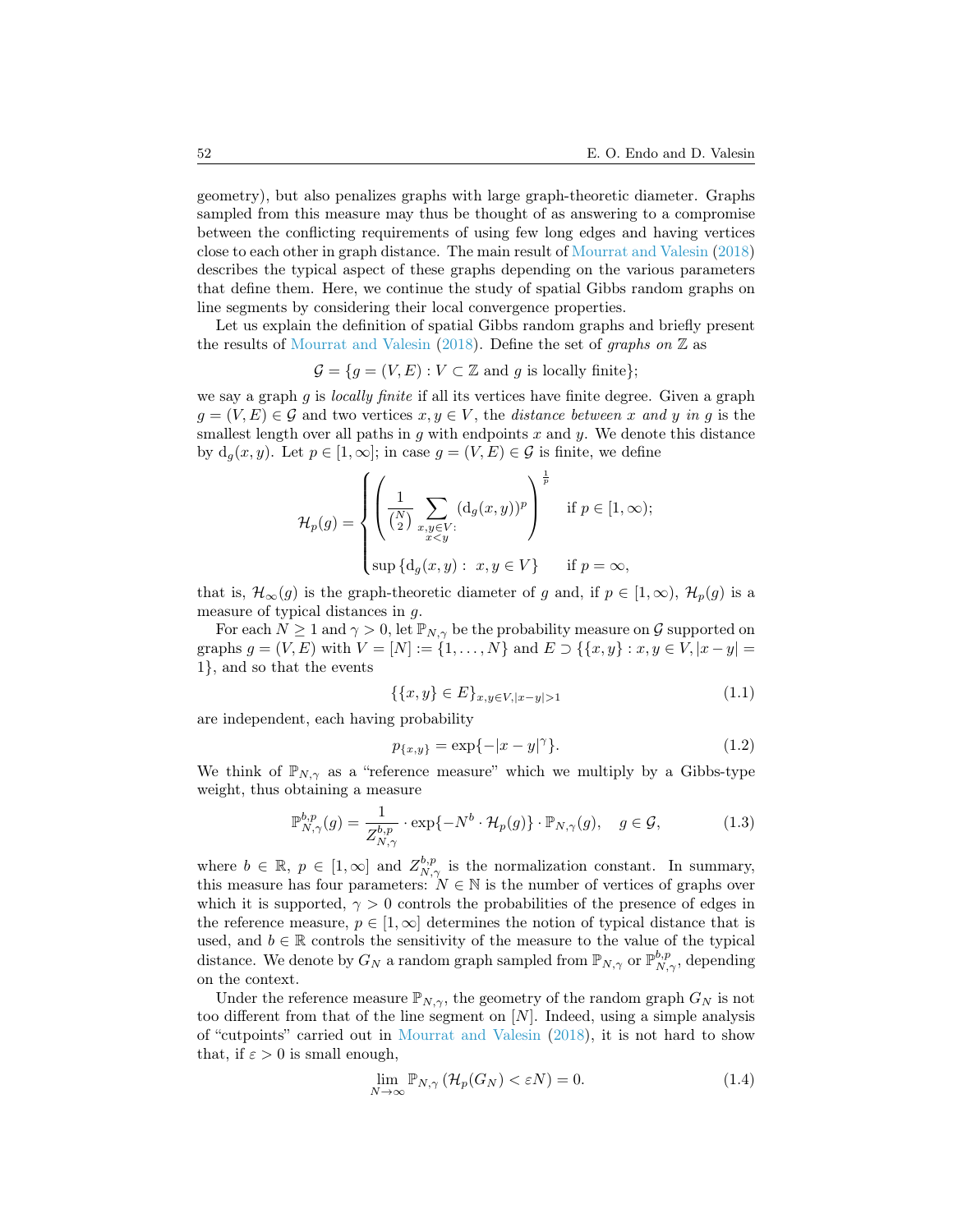This changes drastically by the introduction of the Gibbs weight (at least if the parameter b is large enough). The main result of [Mourrat and Valesin](#page-12-0) [\(2018\)](#page-12-0), reproduced as Theorem [1.1](#page-2-0) below, is the convergence in probability of the random variable  $N^{-1} \log \mathcal{H}_p(G_N)$  under  $\mathbb{P}_{N,\gamma}^{b,p}$ , when  $\gamma, b, p$  are fixed and N is taken to infinity. The limit is deterministic and given explicitly as a function of the parameters. Not all triples  $(\gamma, b, p) \in (0, \infty) \times \mathbb{R} \times [1, \infty]$  are covered by the theorem: the case  $\gamma = 1$  is technically challenging and the proof of convergence for certain values of  $(b, p)$  in that case is still missing. To identify this set of values, define for each  $p \in [1,\infty]$ :

$$
\mathcal{E}_p = \begin{cases} \bigcup_{k=1}^{\infty} \left[ \frac{k-1}{k}, \frac{k-1}{k} + \left( 0 \vee \frac{2p - (p-1)k}{k(k+1)(k+2p)} \right) \right] & \text{if } p < \infty; \\ [0, \frac{1}{4}] \cup \bigcup_{k=2}^{\infty} \left\{ \frac{k-1}{k} \right\} & \text{if } p = \infty. \end{cases}
$$

This set is plotted on Figure [1.1.](#page-2-1)



<span id="page-2-1"></span>FIGURE 1.1. For each  $p \in [1,\infty]$ , the dark region represents the set  $\mathcal{E}_p$ , that is, the values of b for which Theorem [1.1](#page-2-0) does not cover the pair  $(b, p)$  if  $\gamma = 1$ . Note that, unless  $p = 1$ ,  $\mathcal{E}_p$  only includes finitely many intervals and all numbers of the form  $\frac{k-1}{k}$ ,  $k \in \mathbb{N}$ .

## <span id="page-2-0"></span>Theorem 1.1 [\(Mourrat and Valesin,](#page-12-0) [2018\)](#page-12-0). In case

 $either \ \gamma \neq 1, \ p \in [1, \infty], \ b \in \mathbb{R}$  or  $\gamma = 1, \ p \in [1, \infty], \ b \in \mathbb{R} \backslash \mathcal{E}_p$ ,

for any  $\varepsilon > 0$ ,

$$
\mathbb{P}_{N,\gamma}^{b,p} \left( N^{\alpha^*-\varepsilon} < \mathcal{H}_p(G_N) < N^{\alpha^*+\varepsilon} \right) \xrightarrow{N \to \infty} 1,\tag{1.5}
$$

where

$$
\alpha^* = \alpha^*(\gamma, b) = \begin{cases} \left(\frac{1-b}{2-\gamma} \wedge 1\right) \vee 0 & \text{if } \gamma \in (0,1); \\ \left(\frac{\gamma-b}{\gamma} \wedge 1\right) \vee 0 & \text{if } \gamma > 1; \\ 1_{(-\infty,0)}(b) + \sum_{k=1}^{\infty} \frac{1}{k+1} \cdot 1_{\left[\frac{k-1}{k}, \frac{k}{k+1}\right)}(b) & \text{if } \gamma = 1. \end{cases}
$$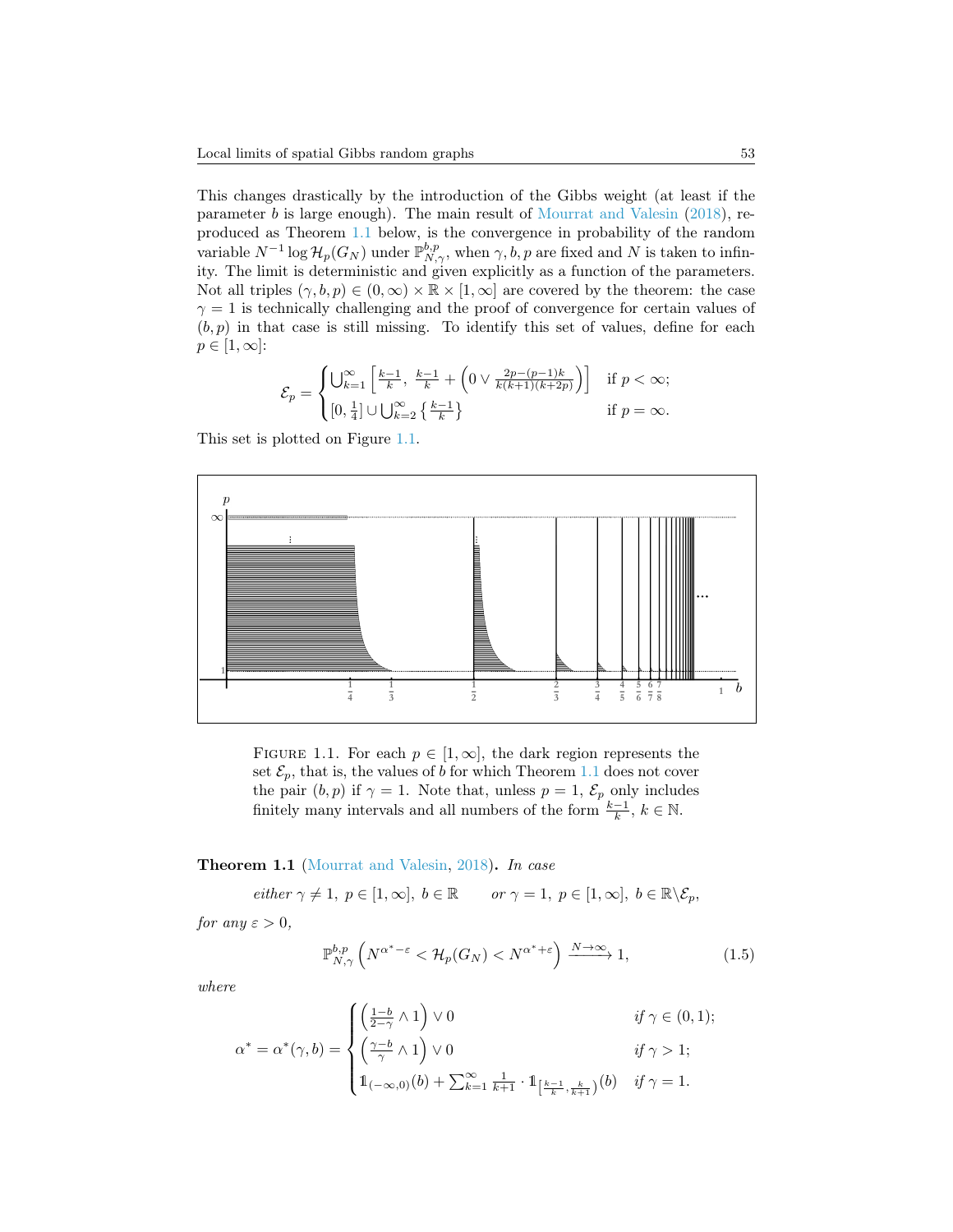Note that the theorem identifies a "transition window" for the parameter  $b$ , given by the intervals  $(-1 + \gamma, 1)$ ,  $(0, \gamma)$  and  $(0, 1)$  respectively in the cases  $\gamma \in (0, 1)$ ,  $\gamma > 1$  and  $\gamma = 1$ . See Figure [1.2.](#page-3-0)



<span id="page-3-0"></span>FIGURE 1.2. Plot of the function  $b \mapsto \alpha^*(\gamma, b)$  of Theorem [1.1](#page-2-0) for the three cases  $\gamma \in (0,1)$ ,  $\gamma > 1$  and  $\gamma = 1$ .

In order to motivate our results, it is useful to give a brief exposition of what is involved in the proof of Theorem [1.1,](#page-2-0) carried out in [Mourrat and Valesin](#page-12-0) [\(2018\)](#page-12-0). Most of the work involves studying the reference measure; specifically, estimating  $\mathbb{P}_{N,\gamma}(\mathcal{H}_p(G_N) \leq N^{\alpha})$  as  $N \to \infty$  for all values of  $\alpha \in (0,1)$ . Upper and lower bounds whose orders roughly match are obtained for these probabilities. To obtain a lower bound, the authors exhibit a graph  $g^* = g^*(N, \gamma, \alpha)$  with same vertex set [N] as  $G_N$  and  $\mathcal{H}_p(g^*)$  close to  $N^{\alpha}$  and use the inequality

$$
\mathbb{P}_{N,\gamma}(\mathcal{H}_p(G_N)\leq N^{\alpha})\geq \mathbb{P}_{N,\gamma}(g^{\star} \text{ is a subgraph of } G_N).
$$

The definition of  $g^*$  is completely different for the three cases  $\gamma \in (0,1)$ ,  $\gamma > 1$  and  $\gamma = 1$ . In order to explain it, let us define, for  $N \in \mathbb{N}$  and  $\ell \in [N]$ , the "layer" of edges

 $\mathscr{E}_{N,\ell} = \{\{1, 1 + \ell\}, \{1 + \ell, 1 + 2\ell\}, \ldots, \{1 + (k - 1)\ell, 1 + k\ell\}, \{1 + k\ell, N\}\},\$ 

where  $k \geq 0$  is the integer satisfying  $1 + k\ell < N$ ,  $1 + (k + 1)\ell \geq N$ . Then,  $g^* = ([N], E)$  is defined as follows:

- in case  $\gamma \in (0,1), E = \mathscr{E}_{N,1} \cup \bigcup_{j=0}^{i} \mathscr{E}_{N,N2^{-j}},$  where i is the smallest integer with  $N2^{-i} < N^{1-\alpha}$ ;
- in case  $\gamma > 1$ ,  $E = \bigcup_{j=0}^{i} \mathscr{E}_{N,2^j}$ , where i is the smallest integer with  $2^i > N^{\alpha}$ ;
- in case  $\gamma = 1, E = \mathscr{E}_{N,1} \cup \bigcup_{j=1}^{i-1} \mathscr{E}_{N,N^{j/i}},$  where  $i \geq 2$  is the integer such that  $\alpha \in \left(\frac{1}{i}, \frac{1}{i-1}\right)$ .

In all three cases, the layers which constitute  $g^*$  form hierarchical or fractal structures; they are added "from the top", "from the bottom" and "from the middle", respectively, when  $\alpha < 1$ ,  $\alpha > 1$  and  $\alpha = 1$ . See Figures 2 and 5 in [Mourrat and](#page-12-0) [Valesin](#page-12-0) [\(2018\)](#page-12-0) for depictions of these graphs. The proof of the matching upper bound does not quite establish that the mentioned fractal structures are likely to be present in  $G_N$ . However, it does show that, in agreement with the definition of  $g^*$ , the large-deviation event  $\{\mathcal{H}_p(G_N)\leq N^{\alpha}\}\$  with  $\alpha\in(0,1)$  is most likely to occur due to a coordinated presence of long edges in case  $\gamma \leq 1$  and a coordinated presence of short edges in case  $\gamma > 1$ .

As already mentioned, in this paper we consider the local picture of the spatial Gibbs random graphs. The standard topology for local graph convergence is the one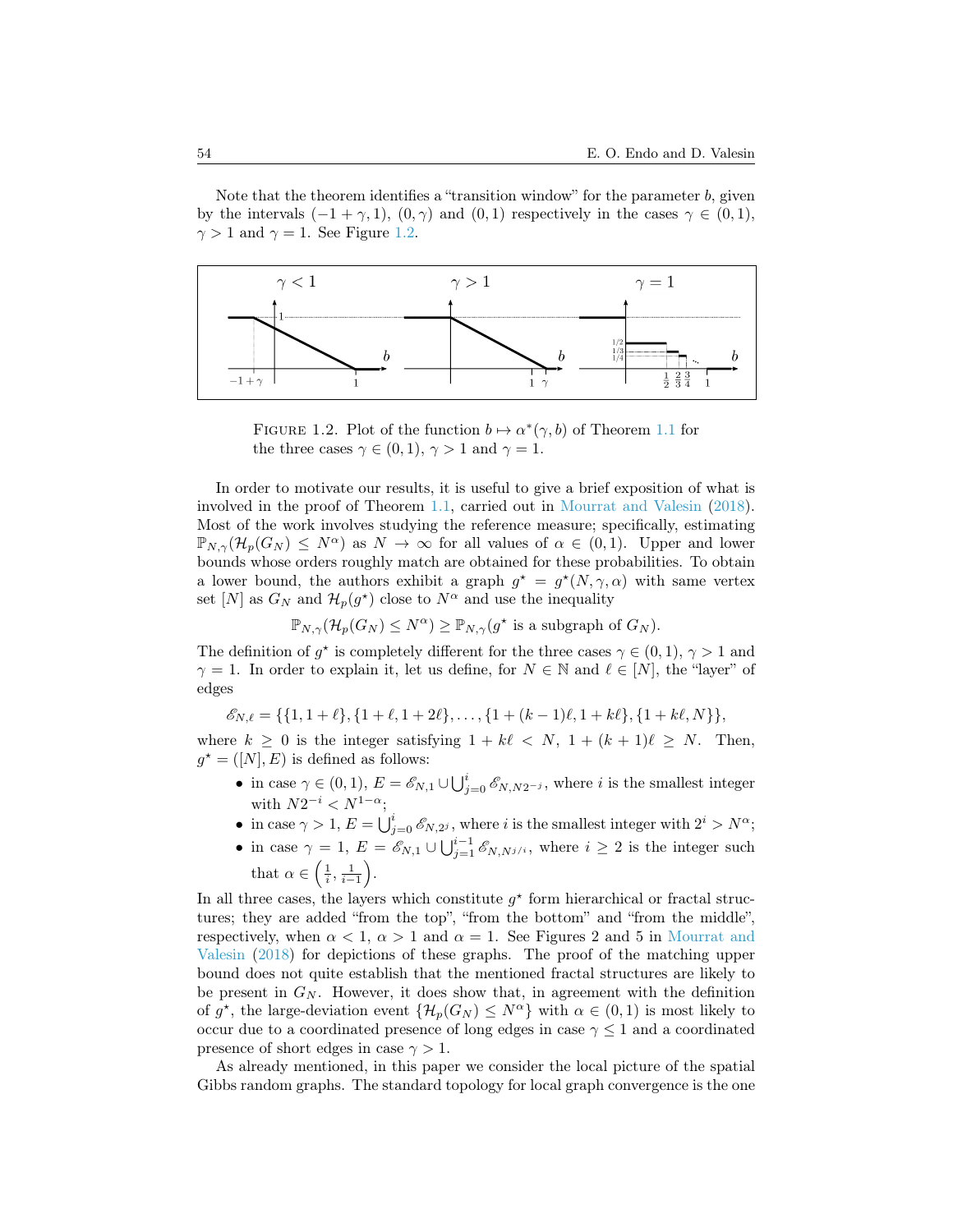introduced by [Benjamini and Schramm](#page-11-0) [\(2001\)](#page-11-0). This topology involves comparing rooted graphs by asking whether there are graph automorphisms between balls of different radii around the roots. Since here we consider graphs on  $\mathbb{Z}$ , the vertices of our graphs are labeled by natural numbers, so it makes sense to modify the Benjamini-Schramm convergence so as to demand that the automorphisms between balls respect the relative positions of the labels. This modification produces a finer topology (that is, if a sequence of rooted graphs converges in the sense to be given below, then it converges in the sense of [Benjamini and Schramm](#page-11-0) [\(2001\)](#page-11-0)). Let us also mention that [Benjamini et al.](#page-11-1) [\(2015\)](#page-11-1) also deals with an example of local convergence of rooted graphs endowed with labels or marks.

We now explain the ideas of the previous paragraph precisely. The set of *rooted graphs on*  $\mathbb Z$  is defined by

$$
\mathcal{G}_{\bullet} = \{ (g, o) : g \in \mathcal{G}, o \text{ is a vertex of } g \}.
$$

For  $o, o' \in \mathbb{Z}$ , let  $\varphi_{o, o'} : \mathbb{Z} \to \mathbb{Z}$  be the translation

$$
\varphi_{o,o'}(x) = x - o + o'.
$$

With abuse of notation, for a rooted graph  $(g, o) \in \mathcal{G}_{\bullet}$  with  $g = (V, E)$ , and  $o' \in \mathbb{Z}$ , we define  $\varphi_{o,o'}(g, o) = ((V_{\varphi}, E_{\varphi}), o') \in \mathcal{G}_{\bullet}$  as the rooted graph with

$$
V_{\varphi} = \varphi_{o,o'}(V), \quad E_{\varphi} = \{ \{ \varphi_{o,o'}(x), \varphi_{o,o'}(y) \} : \{x, y\} \in E \}.
$$

For  $g = (V, E) \in \mathcal{G}, o \in V, g' = (V', E') \in \mathcal{G}$  and  $o' \in V'$ , we write  $(g, o) \simeq (g', o')$ if  $\varphi_{o,o'}(g,o) = (g', o').$ 

Given  $R > 0$  and  $(g, o) \in \mathcal{G}_{\bullet}$  with  $g = (V, E)$ , a *ball* with center o and radius R in g is the rooted graph  $B_{(q,o)}(R) = ((V_B, E_B), o) \in \mathcal{G}_{\bullet}$  of g with

 $V_B = \{x \in V : d_q(o, x) \le R\}, E_B = \{\{x, y\} \in E : d_q(o, x) \le R \text{ and } d_q(o, y) \le R\}.$ 

A sequence  $(g_n, o_n) \in \mathcal{G}_\bullet$  is defined to converge to  $(g, o) \in \mathcal{G}_\bullet$  in case

$$
\forall R \,\exists n_0: n \ge n_0 \implies B_{(g_n, o_n)}(R) \simeq B_{(g,o)}(R). \tag{1.6}
$$

The associated notion of convergence in distribution is as follows. Given a sequence of random rooted graphs  $(G_n, o_n)$  defined under the probability measure  $\mu_n$  and a random rooted graph  $(G, \mathcal{O})$  defined under the probability measure  $\mu$ , the sequence  $(G_n, \mathcal{O}_n)$  converges in distribution to  $(G, \mathcal{O})$  if for all  $R > 0$ , and for any deterministic rooted graph  $(h, o) \in \mathcal{G}_{\bullet}$ , we have

$$
\lim_{n \to \infty} \mu_n(B_{(G_n, \mathcal{O}_n)}(R) \simeq (h, o)) = \mu(B_{(G, \mathcal{O})}(R) \simeq (h, o)).
$$

Note that it suffices to verify the convergence above for graphs  $(h, o)$  with  $o$  taken to be zero.

Let us give an example that will be useful for the statement of our main result. Let  $\mathbb{P}_{\gamma}$  be the measure on G supported on graphs  $g = (V, E)$  with  $V = \mathbb{Z}$  and  $E \supset \{\{x, y\} : x, y \in V, |x - y| = 1\},\$ and so that the events as in [\(1.1\)](#page-1-0) are independent, with probabilities as in [\(1.2\)](#page-1-1). If  $G_N$  is sampled from  $\mathbb{P}_{N,\gamma}$ , G is sampled from  $\mathbb{P}_{\gamma}$  and  $a_N$  is a sequence with  $1 \ll a_N \ll N$ , then it is easy to see that  $(G_N, a_N)$  converges in distribution to  $(G, 0)$ .

We now state our main result.

<span id="page-4-1"></span><span id="page-4-0"></span>**Theorem 1.2.** Assume  $p \in [1, \infty]$  and either of the following conditions hold:  $[\gamma \in (0,1), b \in (-\infty,1)], \quad [\gamma = 1, b \in (-\infty,1) \setminus \mathcal{E}_p], \quad or \quad [\gamma > 1, b \in (-\infty,0)].$ (1.7)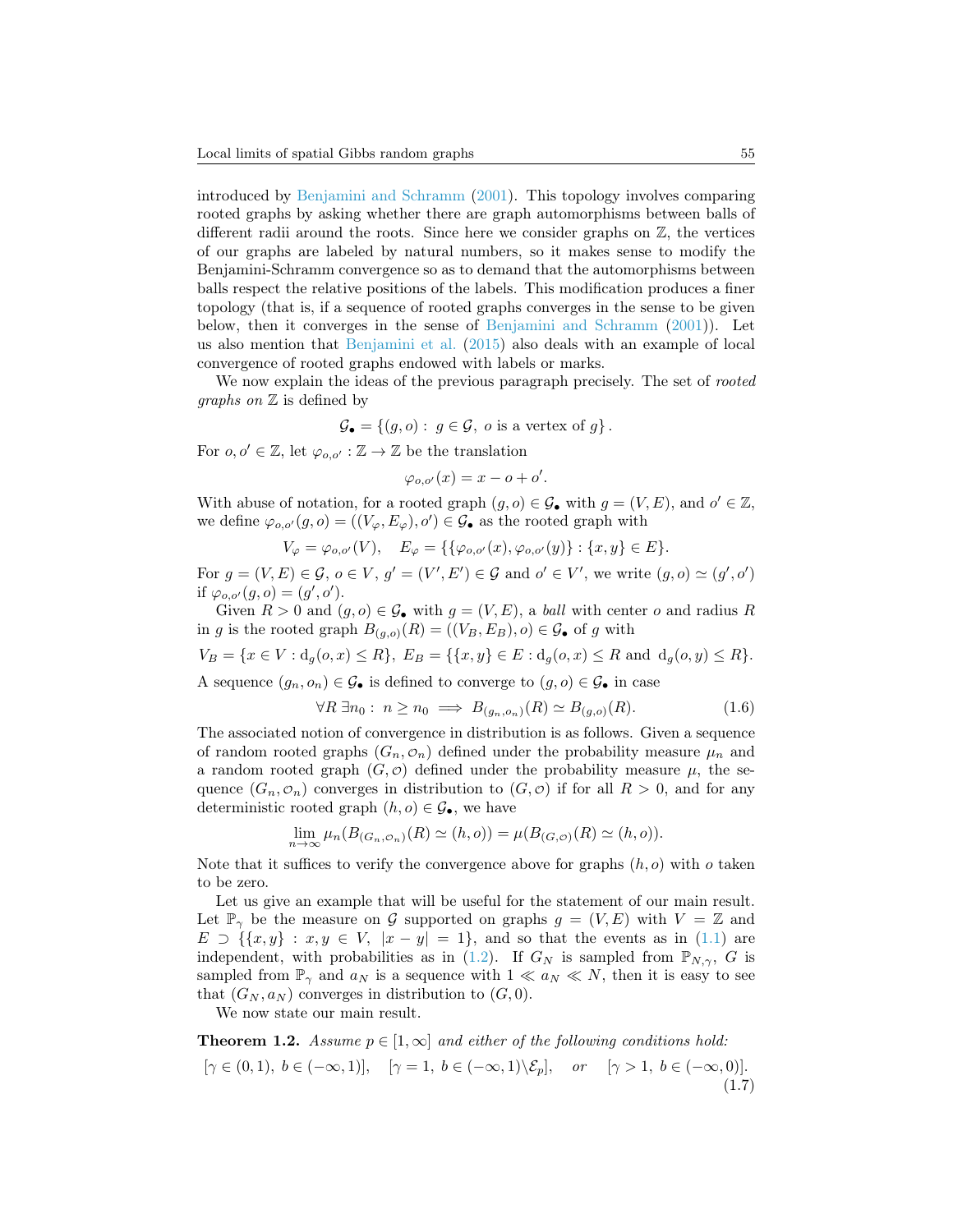Let  $\mathcal{U}_N$  be the uniform measure on  $\{1, \ldots, N\}$ . Then,  $(G_N, \mathcal{O}_N)$  sampled from  $\mathbb{P}_{N,\gamma}^{b,p}\otimes\mathcal{U}_N$  converges in distribution to  $(G,\mathcal{O})$  sampled from  $\mathbb{P}_\gamma\otimes\delta_{\{0\}}$ .

Intuitively, this result states that, if one of the three conditions holds, then graphs sampled from  $\mathbb{P}_{N,\gamma}$  and  $\mathbb{P}_{N,\gamma}^{b,p}$  are indistinguishable from the point of view of local convergence; in other words, the presence of the Gibbs weight  $\exp\{-N^b \cdot \mathcal{H}_p(g)\}\$  has no impact on the local picture. Note that, for the regimes  $\gamma \in (0,1)$  and  $\gamma = 1$ , this is compatible with the heuristic explanation we have provided above for the proof of Theorem [1.1:](#page-2-0) in both cases, graphs are most likely to achieve a small diameter by deviating from the reference measure in their long-edge configuration. In the remaining case  $[\gamma > 1, b < 0]$ , the idea is that the Gibbs weight is not sufficiently large to cause the random graph to deviate from its local aspect under the reference measure.

Taking this into account, it is not surprising that the study of local convergence is harder for  $\gamma > 1$ ,  $b \ge 0$ : in that case, short edges do most of the job of reducing the diameter of the graph, so the local picture should be affected by the Gibbs weight. If there is a limiting distribution at all, it would likely differ from  $\mathbb{P}_{\gamma}$ . Our results in this direction are more modest: we show that for a certain subset of the relevant parameters, there is no convergence in distribution.

<span id="page-5-0"></span>**Proposition 1.3.** For  $L > 0$ , let  $\mathcal{L}_L$  be the set of graphs  $g = (V, E) \in \mathcal{G}$  with the property that, if  $x, y \in V$  with  $0 < |x - y| \leq L$ , then  $\{x, y\} \in E$ . For any  $L > 0$ ,  $\gamma > 1$ ,  $p < \infty$  and  $b > p + 1$ , then

$$
\mathbb{P}_{N,\gamma}^{b,p}(G_N \in \mathcal{L}_L) \xrightarrow{N \to \infty} 1.
$$

In particular (since G consist only of locally finite graphs), the sequence  $(G_N, \mathcal{O}_N)$ sampled from  $\mathbb{P}_{N,\gamma}^{b,p}\otimes\mathcal{U}_N$  does not converge in distribution.

- Remark 1.4. (1) As mentioned after the statement of Theorem [1.1,](#page-2-0) the "transition window" for b in case  $\gamma > 1$  is the interval  $(0, \gamma)$  (regardless of p). Hence, if  $p+1 < \gamma$ , the above proposition shows that there is no local limit even for some values of b within the transition window.
	- (2) For  $\gamma > 1$ , this leaves open the cases:

$$
p = \infty, b \ge 0
$$
 and  $p \in [1, \infty), b \in [0, p+1].$ 

We have no guess on whether or not local convergence occurs for some of these parameter values.

The above proposition suggests that the Benjamini-Schramm convergence is perhaps not well suited to study our random graph model in the parameter regimes where the density of short edges is too high. It would thus be interesting to investigate the behavior of the model with respect to some other notion of convergence, particularly one that is more well-suited for the study of dense graphs, such as the ones discussed in [Borgs et al.](#page-12-1) [\(2008\)](#page-12-1) and [Borgs et al.](#page-12-2) [\(2012\)](#page-12-2); see also [Borgs and](#page-12-3) [Chayes](#page-12-3) [\(2017\)](#page-12-3).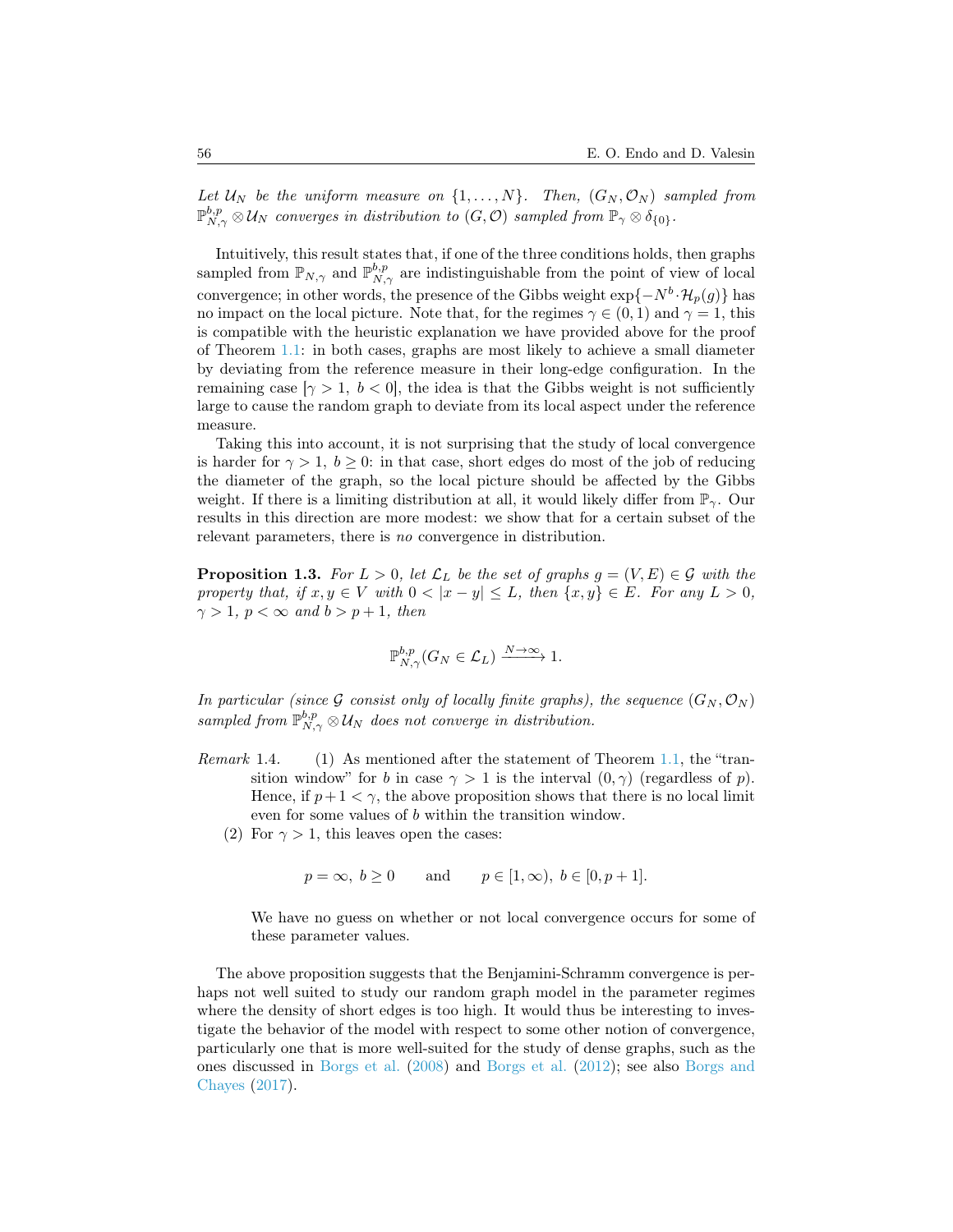#### 2. Proof of main result

2.1. Truncated balls and proof of Theorem [1.2.](#page-4-0) In order to prove Theorem [1.2,](#page-4-0) it is enough to fix  $\gamma, p, b$  as in [\(1.7\)](#page-4-1), fix  $k \in \mathbb{N}$ ,  $(g, o) \in \mathcal{G}_{\bullet}$ ,  $\varepsilon > 0$ , and show that

<span id="page-6-0"></span>
$$
\mathbb{P}_{N,\gamma}^{b,p} \left( \left| \frac{\#\{i \in [N] : B_{(G_N,i)}(k) \simeq (g,o)\}}{N} - \mu_\gamma(k,(g,o)) \right| > \varepsilon \right) \xrightarrow{N \to \infty} 0, \tag{2.1}
$$

where

<span id="page-6-2"></span>
$$
\mu_{\gamma}(k,(g,o)) := \mathbb{P}_{\gamma} \left( B_{(G,0)}(k) \simeq (g,o) \right). \tag{2.2}
$$

The natural approach to prove this statement is to first show that, under the reference measure  $\mathbb{P}_{N,\gamma}$ , the graph  $G_N$  has certain desirable properties with high probability, and then to use this to draw the desired conclusion about the weighted measure  $\mathbb{P}_{N,\gamma}^{b,p}$ . This approach is indeed natural because of the independence properties of the reference measure, which make it easier to study than the weighted measure. However, note that for  $i, j \in [N]$ , events of the form  $\{B_{(G_N, i)}(k) \simeq (g, o)\}$ and  ${B_{(G_N, j)}(k) \simeq (g, o)}$  are not independent even if  $|i-j|$  is large, as both events could be influenced by the presence of long edges with extremities in the vicinities of i and j. To deal with this problem, we will introduce truncated balls below.

Given an edge  $e = \{i, j\}$  of a graph on  $\mathbb{Z}$ , we define the *length* of e as  $|e| := |i - j|$ . Given the rooted graph  $(g, o)$  and  $k, L \in \mathbb{N}$ , we define the truncated ball  $B_{(g, o)}^{L}(k)$ as follows. Let  $g'$  be the graph obtained from  $g$  by removing all edges with length larger than L; then, we let  $B_{(g,o)}^L(k) = B_{(g',o)}(k)$ .

The essential ingredients in our proof of  $(2.1)$  are given in the following result.

## <span id="page-6-1"></span>**Proposition 2.1.** Fix  $\gamma, p, b$  as in [\(1.7\)](#page-4-1).

<span id="page-6-5"></span>(1) For any 
$$
k, L > 0
$$
,  $(g, o) \in \mathcal{G}_{\bullet}$  and  $\varepsilon > 0$ ,  
\n
$$
\mathbb{P}_{N,\gamma}^{b,p} \left( \left| \frac{\# \{ i \in [N] : B_{(G_N,i)}^L(k) \simeq (g, o) \}}{N} - \mu_{\gamma}^L(k, (g, o)) \right| > \varepsilon \right) \xrightarrow{N \to \infty} 0, \quad (2.3)
$$
\nwhere

where

<span id="page-6-3"></span>
$$
\mu_{\gamma}^{L}(k,(g,o)) = \mathbb{P}_{\gamma}\left(B_{(G,0)}^{L}(k) \simeq (g,o)\right). \tag{2.4}
$$

(2) For any  $\varepsilon > 0$  there exists  $L > 0$  such that

<span id="page-6-6"></span> $\mathbb{P}_{N,\gamma}^{b,p}\left(G_{N} \text{ has more than }\varepsilon N \text{ edges with length larger than } L\right) \xrightarrow{N\to\infty} 0.$  (2.5)

Let us show how Proposition [2.1](#page-6-1) gives the proof of Theorem [1.2;](#page-4-0) the proof of Proposition [2.1](#page-6-1) will be given afterwards.

*Proof of Theorem [1.2.](#page-4-0)* Fix  $\gamma, p, b$  as in [\(1.7\)](#page-4-1). Also fix  $k \in \mathbb{N}$ ,  $(g, o) \in \mathcal{G}_{\bullet}$  and  $\varepsilon > 0$ . As already observed, the statement of the theorem will follow once we establish  $(2.1).$  $(2.1).$ 

Let  $\mu_{\gamma}(k,(g,o))$  be as in [\(2.2\)](#page-6-2) and, for each  $L > 0$ , let  $\mu_{\gamma}^{L}(k,(g,o))$  be as in [\(2.4\)](#page-6-3). Using the fact that  $\mathbb{P}_{\gamma}$  is supported on locally finite graphs, it is easy to verify that  $\lim_{L\to\infty}\mu_{\gamma}^{L}(k,(g,o))=\mu_{\gamma}(k,(g,o)).$  We can thus choose L large enough that

$$
|\mu_{\gamma}^{L}(k,(g,o)) - \mu_{\gamma}(k,(g,o))| < \varepsilon/2.
$$

It is then sufficient to prove that

<span id="page-6-4"></span>
$$
\mathbb{P}_{N,\gamma}^{b,p} \left( \left| \frac{\# \{ i : B^L_{(G_N,i)}(k) \simeq (g,o) \}}{N} - \mu_\gamma^L(k,(g,o)) \right| > \frac{\varepsilon}{4} \right) \xrightarrow{N \to \infty} 0 \tag{2.6}
$$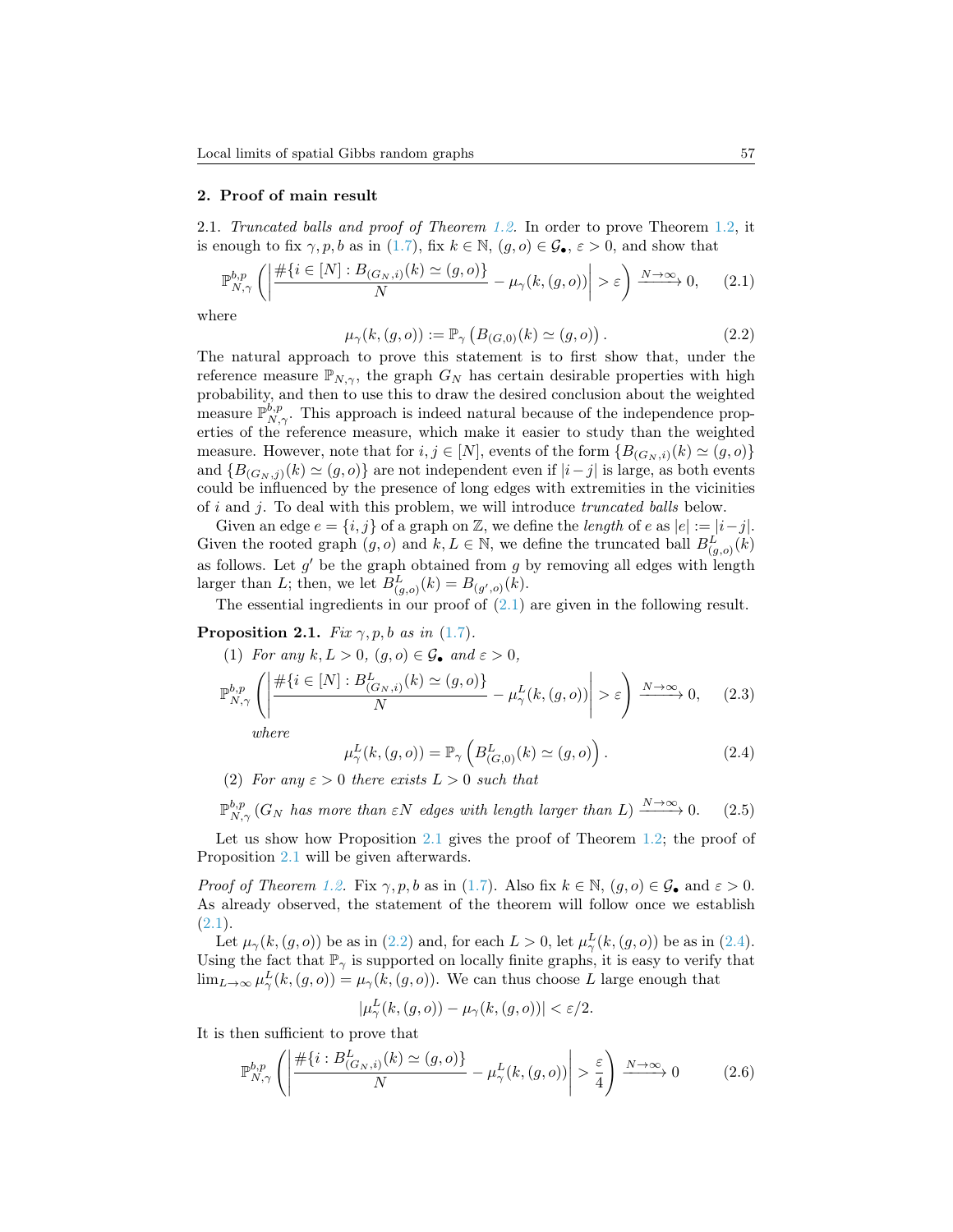<span id="page-7-0"></span>
$$
\mathbb{P}_{N,\gamma}^{b,p} \left( \left| \frac{\#\{i : B_{(G_N,i)}(k) \simeq (g,o)\}}{N} - \frac{\#\{i : B^L_{(G_N,i)}(k) \simeq (g,o)\}}{N} \right| > \frac{\varepsilon}{4} \right) \xrightarrow{N \to \infty} 0. \tag{2.7}
$$

The convergence  $(2.6)$  is given directly by  $(2.3)$ . For  $(2.7)$ , first observe that, for L larger than the length of any edge in  $(q, o)$ , we have

$$
\{i \in [N] : B_{(G_N,i)}(k) \simeq (g,o)\} \subseteq \{i \in [N] : B_{(G_N,i)}^L(k) \simeq (g,o)\}.
$$

Moreover, if  $i_0 \in [N]$  belongs to the set on the right-hand side but not to the set on the left-hand side, then there exists a vertex x of g such that  $i_0 + x - o$  is an extremity of some edge e of  $G_N$  with  $|e| > L$ . Using these observations, we obtain

$$
|\# \{ i \in [N] : B_{(G_N,i)}(k) \simeq (g,o) \} - \# \{ i \in [N] : B_{(G_N,i)}^L(k) \simeq (g,o) \} |
$$
  
 
$$
\leq 2 \cdot \# \{ \text{vertices of } g \} \cdot \# \{ \text{edges of } G_N \text{ with length larger than } L \}.
$$

Hence,  $(2.7)$  follows from  $(2.5)$ , completing the proof.

2.2. Estimates from [Mourrat and Valesin](#page-12-0) [\(2018\)](#page-12-0). We now import some estimates that we will need from [Mourrat and Valesin](#page-12-0) [\(2018\)](#page-12-0) (Lemmas [2.2](#page-0-0) and [2.3](#page-7-1) below) and state and prove a consequence of them (Corollary [2.4\)](#page-0-0).

**Lemma 2.2.** (1) [Mourrat and Valesin](#page-12-0) [\(2018,](#page-12-0) Proposition 2.1(1)) Assume  $\gamma \in$  $(0, 1)$ . There exists  $c > 0$  such that for each  $\alpha \in (0, 1)$  and  $N \in \mathbb{N}$ ,

<span id="page-7-2"></span>
$$
\mathbb{P}_{N,\gamma}(\mathcal{H}_p(G_N) \le N^{\alpha}) \ge \exp\left\{-cN^{1-\alpha(1-\gamma)}\right\}.
$$
 (2.8)

(2) [Mourrat and Valesin](#page-12-0) [\(2018,](#page-12-0) Proposition 3.1(1)) Assume  $\gamma = 1$ . For each  $k \in \mathbb{N}$  and N large enough,

<span id="page-7-4"></span>
$$
\mathbb{P}_{N,1}\left(\mathcal{H}_p(G_N) \le 3(k+1)N^{\frac{1}{k+1}}\right) \ge \exp\left\{-kN\right\}.
$$
 (2.9)

<span id="page-7-1"></span>**Lemma 2.3.** [Mourrat and Valesin](#page-12-0) [\(2018,](#page-12-0) Lemma 3.3) Assume  $p \in [1, \infty]$ ,  $k \in \mathbb{N}$ and  $\alpha < \frac{1}{k}$ . There exists  $\delta > 0$  and a function  $o_1(N)$  with  $o_1(N)/N \xrightarrow{N \to \infty} 0$  such that, for  $\stackrel{\sim}{N}$  large enough,

if 
$$
g = ([N], E) \in \mathcal{G}
$$
 with  $\mathcal{H}_p(g) \le N^{\alpha}$ , then  $\sum_{\substack{e \in E:\\|e| \ge N^{\delta}}} |e| \ge kN - o_1(N)$ .

# **Corollary 2.4.** (1) Assume  $p \in [1,\infty]$  and either of the following conditions hold:

 $[\gamma \in (0, 1), b \in (-\infty, 1)]$  or  $[\gamma \ge 1, b < 0].$ 

If  $E_N$  are events with  $\mathbb{P}_{N,\gamma}(E_N) < \exp\{-\beta N\}$  for some  $\beta > 0$  and N large, then

<span id="page-7-3"></span>
$$
\mathbb{P}_{N,\gamma}^{b,p}(E_N) \xrightarrow{N \to \infty} 0. \tag{2.10}
$$

(2) Assume  $\gamma = 1$ ,  $p \in [1, \infty]$  and  $b \in [0, 1) \setminus \mathcal{E}_p$ . Then, 2a. there exists  $C > 0$  such that, if  $E_N$  are events with  $\mathbb{P}_{N,\gamma}(E_N)$  <  $\exp\{-CN\}$  for all N, then

<span id="page-7-5"></span>
$$
\mathbb{P}_{N,1}^{b,p}(E_N) \xrightarrow{N \to \infty} 0; \tag{2.11}
$$

and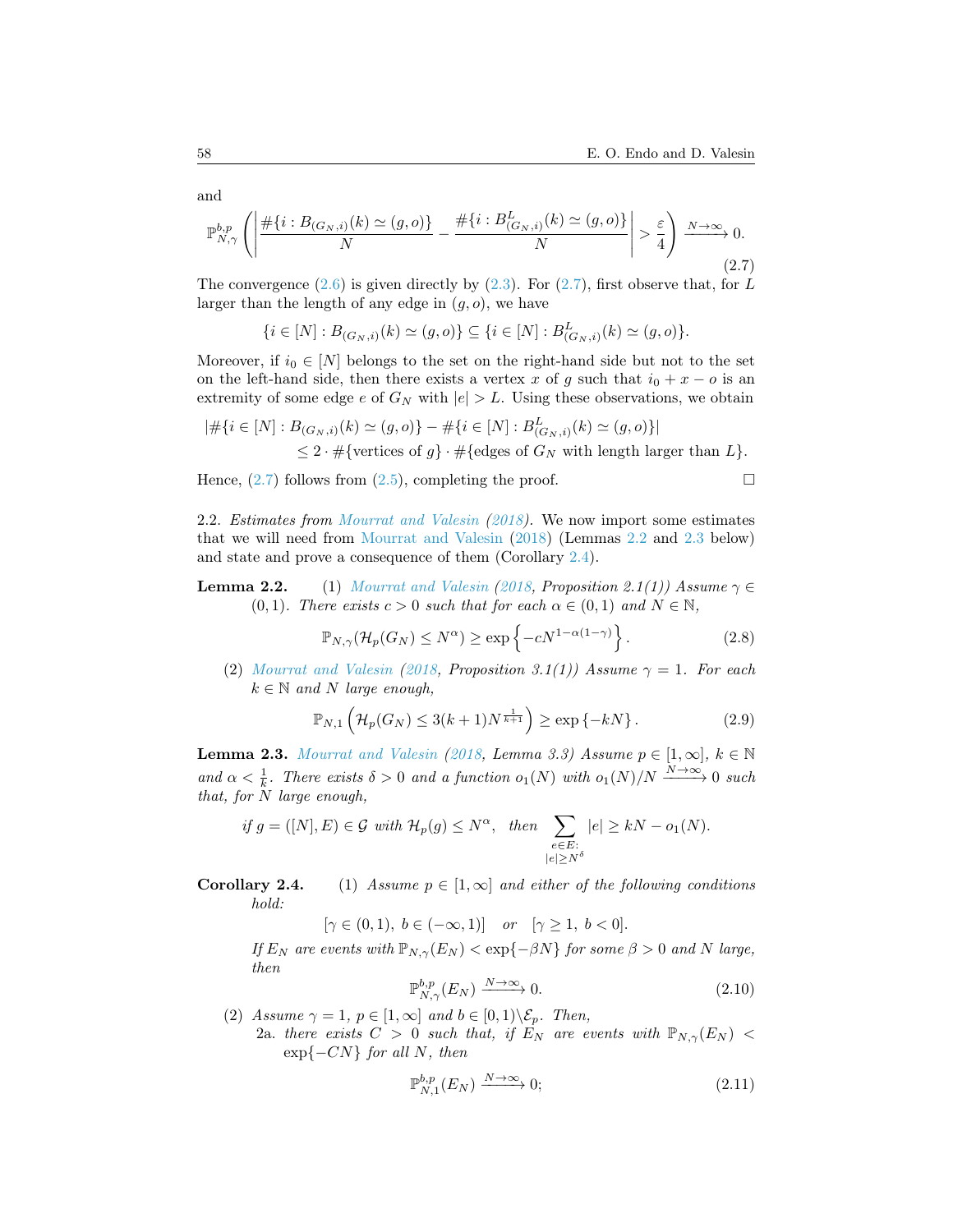2b. if  $E_N$  are events such that  $\mathbb{P}_{N,\gamma}(E_N) < \exp\{-cN\}$  for some  $c > 0$ , and each  $E_N$  only depends on  $\{e : |e| \leq L\}$  for a fixed L, then

<span id="page-8-1"></span>
$$
\mathbb{P}_{N,1}^{b,p}(E_N) \xrightarrow{N \to \infty} 0. \tag{2.12}
$$

Proof: We start assuming that

$$
p\in[1,\infty],\ \gamma>0,\ b<0.
$$

In this case,

$$
Z_{N,\gamma}^{b,p} = \sum_{g \in \mathcal{G}} \exp\{-N^b \cdot \mathcal{H}_p(g)\} \cdot \mathbb{P}_{N,\gamma}(g)
$$
  

$$
\geq \sum_{g \in \mathcal{G}} \exp\{-N^{b+1}\} \cdot \mathbb{P}_{N,\gamma}(g) = \exp\{-N^{b+1}\}
$$

since  $\mathcal{H}_p(G_N) \leq N$  almost surely under  $\mathbb{P}_{N,\gamma}$ . Let  $E_N$  be events with  $\mathbb{P}_{N,\gamma}(E_N)$  $\exp{-\beta N}$  for some  $\beta > 0$  and N large. Thus,

$$
\mathbb{P}_{N,\gamma}^{b,p}(E_N) \le (Z_{N,\gamma}^{b,p})^{-1} \cdot \mathbb{P}_{N,\gamma}(E_N) \le \exp\left\{-\beta N + N^{b+1}\right\} \xrightarrow{N \to \infty} 0
$$

since  $b < 0$ . This proves part of statement 1 of the corollary; to complete the proof of statement 1, we now assume

$$
p \in [1, \infty], \ \gamma \in (0, 1), \ b \in (-1 + \gamma, 1).
$$

For any  $\alpha \in (0,1)$  we obtain the following lower bound for the partition function:

$$
Z_{N,\gamma}^{b,p} \stackrel{(1.3)}{=} \mathbb{E}_{N,\gamma} \left[ \exp\{-N^b \cdot \mathcal{H}_p(G_N)\} \right]
$$
  
\n
$$
\geq \exp\{-N^b \cdot N^{\alpha}\} \cdot \mathbb{P}_{N,\gamma} \left( \mathcal{H}_p(G_N) \leq N^{\alpha} \right) \stackrel{(2.8)}{\geq} \exp\{-N^{b+\alpha} - cN^{1-\alpha(1-\gamma)}\}.
$$

Thus,

$$
\mathbb{P}_{N,\gamma}^{b,p}(E_N) \leq (Z_{N,\gamma}^{b,p})^{-1} \cdot \mathbb{P}_{N,\gamma}(E_N) \leq \exp\left\{-\beta N + N^{b+\alpha} + cN^{1-\alpha(1-\gamma)}\right\}.
$$

Since  $b < 1$ , setting  $\alpha = \frac{1-b}{2-\gamma}$  gives  $b + \alpha < 1$  and  $1 - \alpha(1-\gamma) < 1$ , proving [\(2.10\)](#page-7-3).

Now suppose  $\gamma = 1, p \in [1, \infty]$  and  $b \in [0, 1) \setminus \mathcal{E}_p$ . Let  $k \in \mathbb{N}$  be the unique integer such that

<span id="page-8-0"></span>
$$
\frac{k-1}{k} < b < \frac{k}{k+1}.\tag{2.13}
$$

Bounding from below as above, we have

<span id="page-8-2"></span>
$$
Z_{N,1}^{b,p} \ge \exp\left\{-N^b \cdot 3(k+1)N^{\frac{1}{k+1}}\right\} \cdot \mathbb{P}_{N,\gamma}(\mathcal{H}_p(G_N) \le 3(k+1)N^{\frac{1}{k+1}})
$$
  
\n
$$
\ge \exp\left\{-3(k+1)N^{b+\frac{1}{k+1}} - kN\right\} = \exp\{-kN + o(N)\},
$$
\n(2.14)

where  $o(N)/N \to 0$ . The last equality holds by [\(2.13\)](#page-8-0). Then, for  $C = C(b) > k$ and events  $E_N$  satisfying  $\mathbb{P}_{N,\gamma}(E_N) < \exp\{-CN\}$ , we have

$$
\mathbb{P}_{N,\gamma}^{b,p}(E_N) \le (Z_{N,\gamma}^{b,p})^{-1} \cdot \mathbb{P}_{N,\gamma}(E_N) \le \exp\{-CN + kN - o(N)\}\xrightarrow{N \to \infty} 0,
$$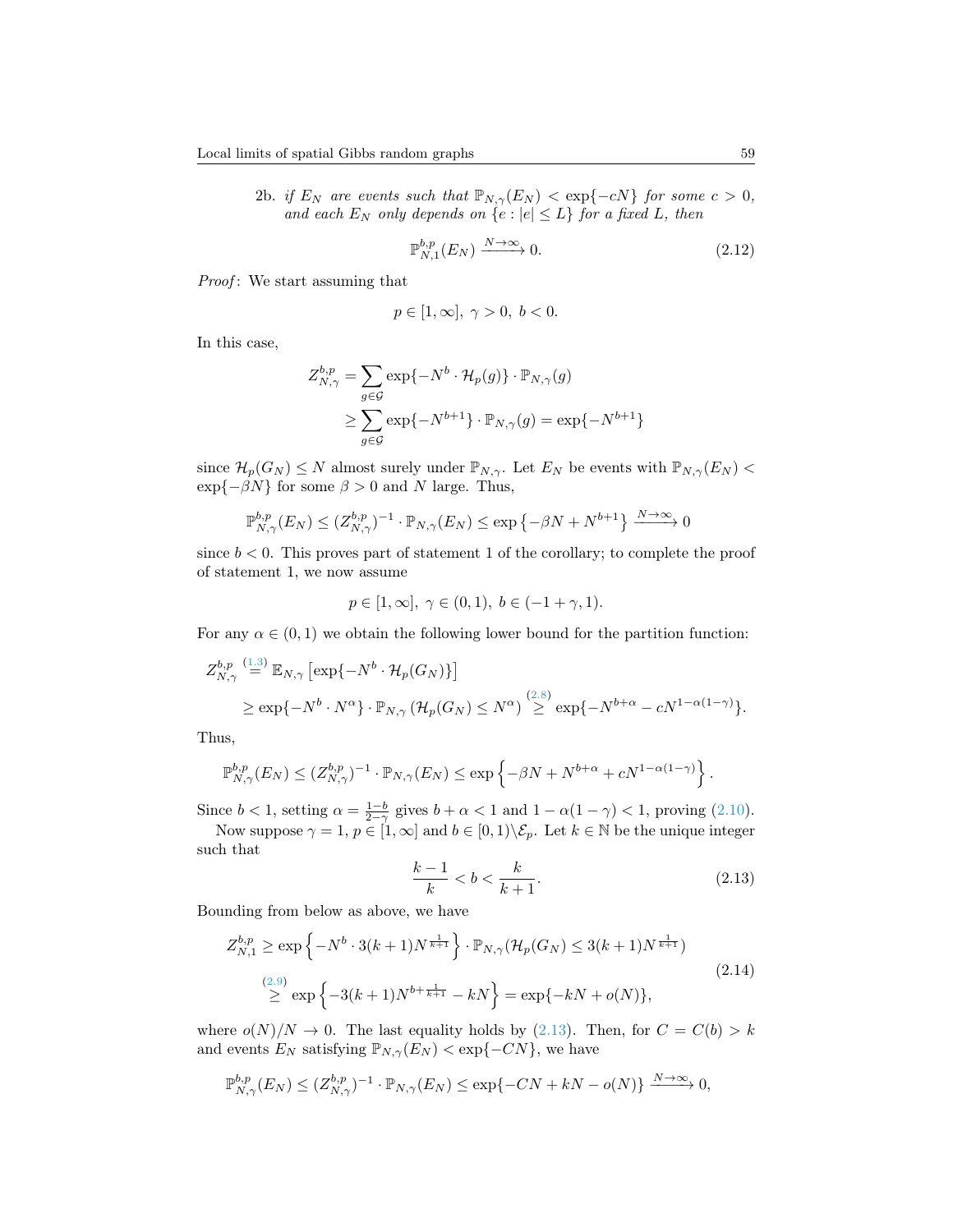proving [\(2.11\)](#page-7-5). To prove [\(2.12\)](#page-8-1), fix an arbitrary  $\frac{1}{k+1} < \alpha < \frac{1}{k}$ . Take  $\delta > 0$  and  $o_1(N)$  as in Lemma [2.3.](#page-7-1) Define

$$
B = \{\mathcal{H}_p(G_N) \le N^{\alpha}\} \text{ and}
$$
  

$$
C = \left\{G_N = ([N], E) : \sum_{e \in E : |e| \ge N^{\delta}} |e| \ge kN - o_1(N)\right\}.
$$

Then, for events  $E_N$  as described in part 2b of the statement of the corollary,

$$
\mathbb{P}_{N,1}^{b,p}(E_N) = \mathbb{P}_{N,1}^{b,p}(E_N \cap B) + \mathbb{P}_{N,1}^{b,p}(E_N \cap B^c).
$$

From Theorem [1.1,](#page-2-0)

$$
\mathbb{P}_{N,1}^{b,p}(E_N \cap B^c) \leq \mathbb{P}_{N,1}^{b,p}(\mathcal{H}_p(G_N) > N^{\alpha}) \xrightarrow{N \to \infty} 0.
$$

Lemma [2.3](#page-7-1) claims that  $B \subseteq C$ . Moreover, since the event  $E_N$  depends only on edges with length at most  $L$ , we can take N large enough so that the events  $E<sub>N</sub>$ and C are independent under the reference measure  $\mathbb{P}_{N,1}$ . Thus,

$$
\mathbb{P}_{N,1}^{b,p}(E_N \cap B) \le \mathbb{P}_{N,1}^{b,p}(E_N \cap C) \le (Z_{N,1}^{b,p})^{-1} \cdot \mathbb{P}_{N,1}(E_N) \cdot \mathbb{P}_{N,1}(C)
$$
\n
$$
\le \exp{kN - o(N)} \cdot \exp{-cN} \cdot \mathbb{P}_{N,1}(C).
$$

Now, using Markov's inequality it can be shown that

$$
\mathbb{P}_{N,1}(C) < \exp\{-kN + o(N)\};
$$

see the proof of Proposition 3.1 in [Mourrat and Valesin](#page-12-0) [\(2018\)](#page-12-0) for the details. This completes the proof of  $(2.12)$ .

2.3. Estimates for the reference measure and proof of Proposition [2.1.](#page-6-1) We will use the following concentration result for sums of bounded random variables with finiterange dependence. It is a particular case of Theorem 2.1 of [Janson](#page-12-4) [\(2004\)](#page-12-4).

<span id="page-9-0"></span>**Lemma 2.5.** Let  $Y_1, \ldots, Y_n$  be random variables such that, for some  $m, L > 0$  and for each i,  $0 \le Y_i \le m$  and  $Y_i$  is independent of  $\{Y_j : |j - i| > L\}$ . Then, letting  $X = \sum_{i=1}^{n} Y_i$ , we have

$$
\mathbb{P}(|X - \mathbb{E}(X)| > t) \le 2 \exp\left\{-\frac{2t^2}{(2L+1)nm^2}\right\}.
$$
 (2.15)

We now state and prove two lemmas which give upper bounds to the probabilities of the same events that appear in the two parts of Proposition [2.1;](#page-6-1) however, in these lemmas, the probability measure under consideration is the reference measure  $\mathbb{P}_{N,\gamma}$ rather than the weighted measure  $\mathbb{P}_{N,\gamma}^{b,p}$ .

<span id="page-9-1"></span>**Lemma 2.6.** Let  $\gamma > 0$ ,  $k, L > 0$ ,  $(g, o) \in \mathcal{G}_{\bullet}$  and  $\varepsilon > 0$ . For N large enough we have

$$
\mathbb{P}_{N,\gamma}\bigg(\bigg|\frac{\#\{i\in[N]:B^L_{(G_N,i)}(k)\simeq(g,o)\}}{N}-\mu^L_\gamma(k,(g,o))\bigg|>\varepsilon\bigg)<2\exp\bigg\{-\frac{\varepsilon^2N}{8kL+2}\bigg\},\tag{2.16}
$$

where  $\mu^L_\gamma(k,(g,o))$  is as in [\(2.4\)](#page-6-3).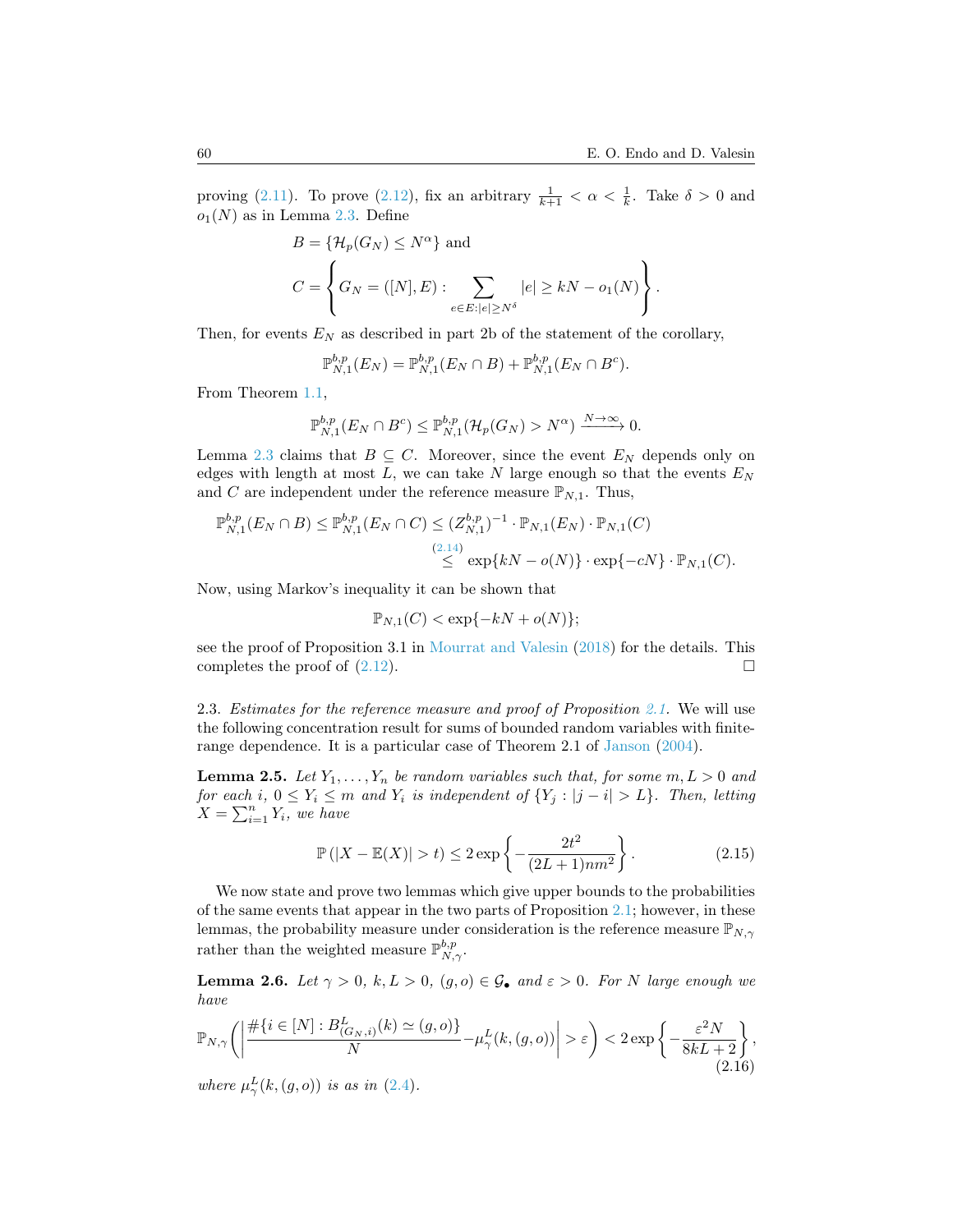*Proof*: Fix  $\gamma$ , k, L,  $(g, o)$  and  $\varepsilon$ . Also let  $N > L$ . Define

$$
Y_{N,i} = N^{-1} \cdot \mathbb{1} \{ B^L_{(G,i)}(k) \simeq (g, o) \}, \ i \in [N],
$$
  

$$
X_N = \sum_{i=1}^N Y_{N,i}, \qquad \nu^L_{N,\gamma}(k, (g, o)) = \mathbb{E}_{N,\gamma}(X_N).
$$

If  $1 + kL < i < N - kL$ , then

$$
\mathbb{P}_{N,\gamma}\left(B^L_{(G_N,i)}(k)\simeq(g,o)\right)=\mu^L_\gamma(k,(g,o)),
$$

so if  $N$  is large enough we have

<span id="page-10-0"></span>
$$
|\nu_{N,\gamma}^L(k,(g,o)) - \mu_{\gamma}^L(k,(g,o))| < \frac{\varepsilon}{2}.\tag{2.17}
$$

Moreover, for each  $i \in [N]$  we have  $0 \le Y_{N,i} \le N^{-1}$  and  $Y_{N,i}$  is independent of  $\{Y_{N,j}: |j-i|>2kL\}$ under $\mathbb{P}_{N,\gamma},$ so Lemma $2.5$  yields

<span id="page-10-1"></span>
$$
\mathbb{P}_{N,\gamma}\left(|X_N - \nu_{N,\gamma}^L(k,(g,o))| > \frac{\varepsilon}{2}\right) \le 2 \exp\left\{-\frac{2\varepsilon^2 N^2}{4(4kL+1)N}\right\}
$$
\n
$$
= 2 \exp\left\{-\frac{\varepsilon^2 N}{8kL+2}\right\}.
$$
\n(2.18)

The result now follows from  $(2.17)$  and  $(2.18)$ .

<span id="page-10-3"></span>**Lemma 2.7.** For every  $\gamma > 0$ ,  $N > 1$  and  $\varepsilon > 0$  we have, for L large enough,  $\mathbb{P}_{N,\gamma}(G_N$  has more than  $\varepsilon N$  edges with length larger than  $L) \leq \exp\left\{-L^{\gamma/8}N\right\}$ . *Proof*: Fix  $L \geq 1$  and define

$$
\Lambda_{N,L} = \{ \{i, j\} : 1 \le i < i + L < j \le N \}.
$$

By Markov's inequality, for  $\theta > 0$ ,

 $\mathbb{P}_{N,\gamma}(G_N)$  has more than  $\varepsilon N$  edges with length larger than  $L$ )

<span id="page-10-2"></span>
$$
\leq \exp\{-\theta \varepsilon N\} \prod_{\{i,j\} \in \Lambda_{N,L}} (p_{\{i,j\}} \exp\{\theta\} + 1 - p_{\{i,j\}});
$$

we remind the reader that  $p_{\{i,j\}} = \exp\{-|j - i|^{\gamma}\}\.$  The right-hand side is less than

$$
\exp\{-\theta \varepsilon N\} \prod_{\{i,j\} \in \Lambda_{N,L}} \exp\{p_{\{i,j\}}(\exp\{\theta\} - 1)\}
$$
  

$$
\leq \exp\left\{-\theta \varepsilon N + (\exp\{\theta\} - 1) \sum_{\{i,j\} \in \Lambda_{N,L}} p_{\{i,j\}}\right\}.
$$
 (2.19)

We then bound

$$
\sum_{\{i,j\}\in\Lambda_{N,L}} p_{\{i,j\}} = \sum_{k=L+1}^{N} (N-k+1) \exp\{-k^{\gamma}\} \le N \sum_{k=L+1}^{\infty} \exp\{-k^{\gamma}\} < N \exp\{-L^{\gamma/2}\}
$$

if L is large enough.

Choosing  $\theta = L^{\frac{\gamma}{4}}$ , the expression in [\(2.19\)](#page-10-2) is at most

$$
\exp\left\{-L^{\frac{\gamma}{4}}\varepsilon N + \exp\{L^{\frac{\gamma}{4}}\}\cdot \exp\{-L^{\frac{\gamma}{2}}\}\cdot N\right\} < \exp\{-L^{\frac{\gamma}{8}}N\}
$$

if L is large enough.  $\square$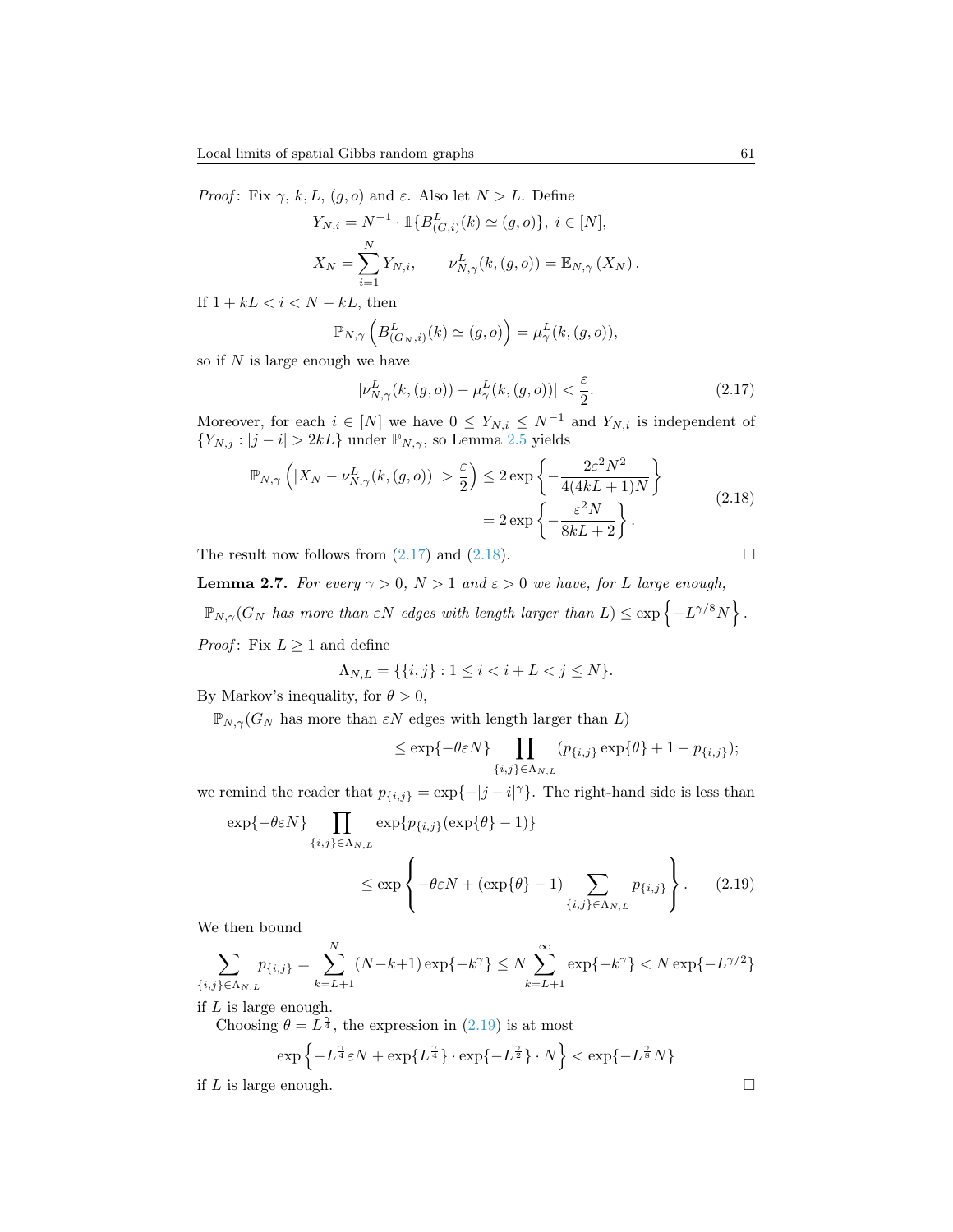*Proof of Proposition [2.1.](#page-6-1)* The proposition follows immediately from putting to-gether Corollary [2.4](#page-0-0) and Lemmas [2.6](#page-9-1) and [2.7.](#page-10-3)  $\Box$ 

# 3. No local convergence for  $\gamma > 1$ ,  $p < \infty$  and  $b > p + 1$

*Proof of Proposition [1.3:](#page-5-0)* Fix  $\gamma > 1$ ,  $p \in [1, \infty)$ ,  $b > p + 1$  and  $L > 1$ . Also fix  $N \in \mathbb{N}$ . For  $g = ([N], E) \in \mathcal{L}_L$  and  $k \in \mathbb{N}$ , let  $M_{L,k}(g)$  be the set of graphs obtained by removing k edges with length at most L from g. For every  $g' \in M_{L,k}(g)$ we have

$$
(\mathcal{H}_p(g'))^p \geq (\mathcal{H}_p(g))^p + \frac{k}{\binom{N}{2}} \cdot (2^p - 1).
$$

Since  $\mathcal{H}_p(g) \in [1, N]$ , the mean value theorem gives

$$
\mathcal{H}_p(g') - \mathcal{H}_p(g) \geq \frac{(\mathcal{H}_p(g'))^p - (\mathcal{H}_p(g))^p}{p \cdot N^{p-1}}.
$$

Thus, there exists  $C_L > 0$  such that

$$
g' \in M_{L,k}(g) \quad \Longrightarrow \quad \frac{\mathbb{P}_{N,\gamma}^{b,p}(G_N = g')}{\mathbb{P}_{N,\gamma}^{b,p}(G_N = g)} \le \exp\left\{-kN^{b-p-1} \cdot \frac{(2^p-1)}{p}\right\}(C_L)^k.
$$

Noting that  $\#M_{L,k}(g) \leq {N_L \choose k}$ , we bound

$$
\sum_{k=1}^{NL} \sum_{g' \in M_{L,k}(g)} \frac{\mathbb{P}_{N,\gamma}^{b,p}(G_N = g')}{\mathbb{P}_{N,\gamma}^{b,p}(G_N = g)} \le \sum_{k=1}^{NL} {NL \choose k} \exp\left\{-kN^{b-p-1} \cdot \frac{(2^p - 1)}{p}\right\} (C_L)^k
$$

$$
\le \sum_{k=1}^{\infty} {C_L \cdot N \cdot L \cdot \exp\left\{-N^{b-p-1} \cdot \frac{(2^p - 1)}{p}\right\}}^k
$$

$$
\frac{N \to \infty}{0}
$$

since  $b > p + 1$ . Thus,

$$
\mathbb{P}_{N,\gamma}^{b,p}(G_N \notin \mathcal{L}_L) \le \sum_{g \in \mathcal{L}_L} \mathbb{P}_{N,\gamma}^{b,p}(G_N = g) \sum_{k=1}^{NL} \sum_{g' \in M_{L,k}(g)} \frac{\mathbb{P}_{N,\gamma}^{b,p}(G_N = g')}{\mathbb{P}_{N,\gamma}^{b,p}(G_N = g)} \xrightarrow[N \to \infty]{} 0,
$$
 as desired.

## Acknowledgements

The authors would like to thank Aernout van Enter and Jean-Christophe Mourrat for helpful discussions. The authors would like to thank an anonymous referee for pointing out several mistakes in a preliminary version. EE is supported by FAPESP grants 2014/10637-9 and 2015/14434-8.

## References

- <span id="page-11-1"></span>I. Benjamini, R. Lyons and O. Schramm. Unimodular random trees. Ergodic Theory Dynam. Systems 35 (2), 359–373 (2015). [MR3316916.](http://www.ams.org/mathscinet-getitem?mr=MR3316916)
- <span id="page-11-0"></span>I. Benjamini and O. Schramm. Recurrence of distributional limits of finite planar graphs. Electron. J. Probab. 6, no. 23, 13 (2001). [MR1873300.](http://www.ams.org/mathscinet-getitem?mr=MR1873300)